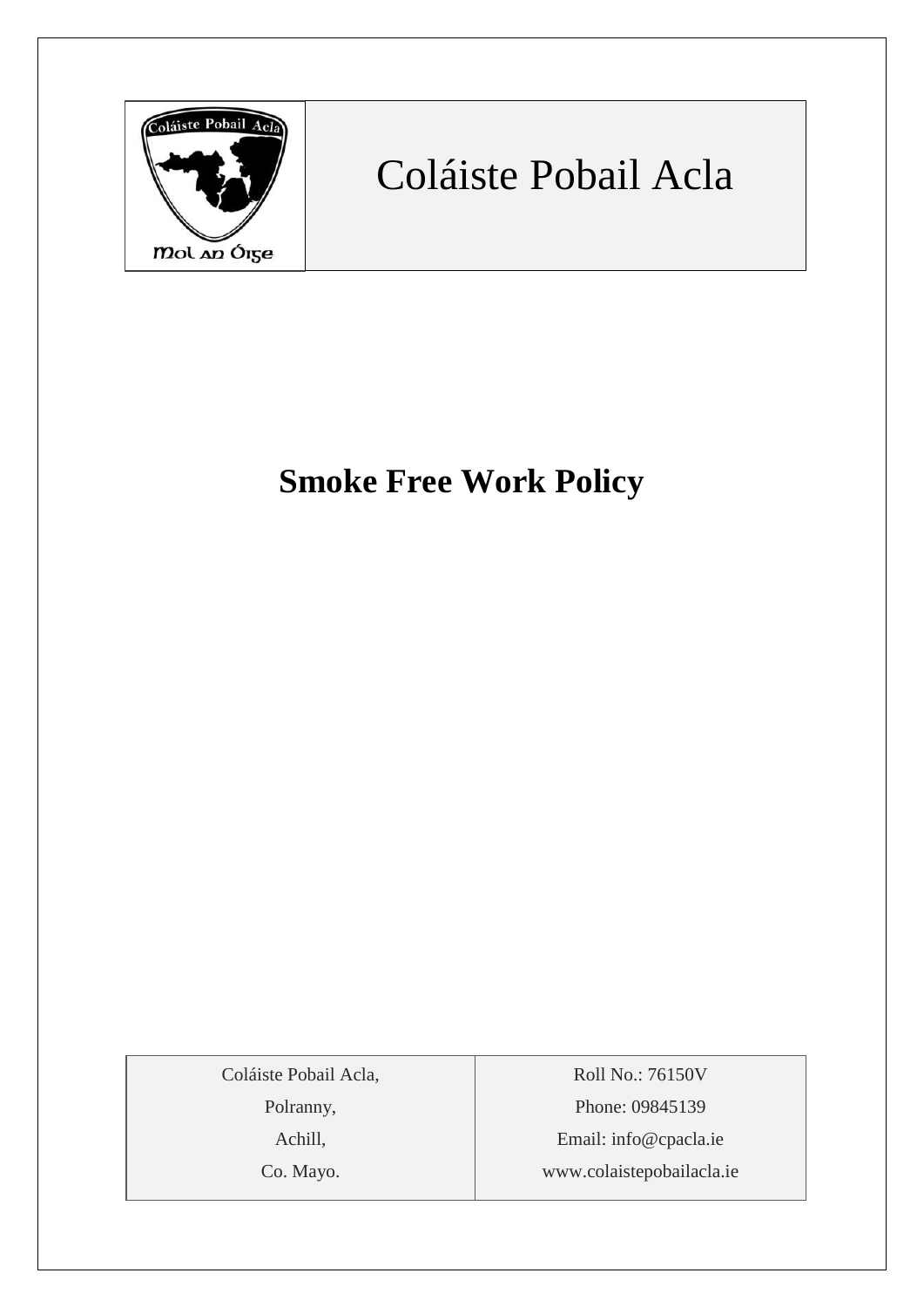#### **Contents**

- **1. Rationale**
- **2. Policy Background**
- **3. Implementation**
- **4. Infringements**
- **5. Procedure**
- **6. Smoking Cessation**
- **7. E-Cigarettes**
- **8. Legislation**
- **9. Links with other School Policies and Documents**
- **10.Declaration**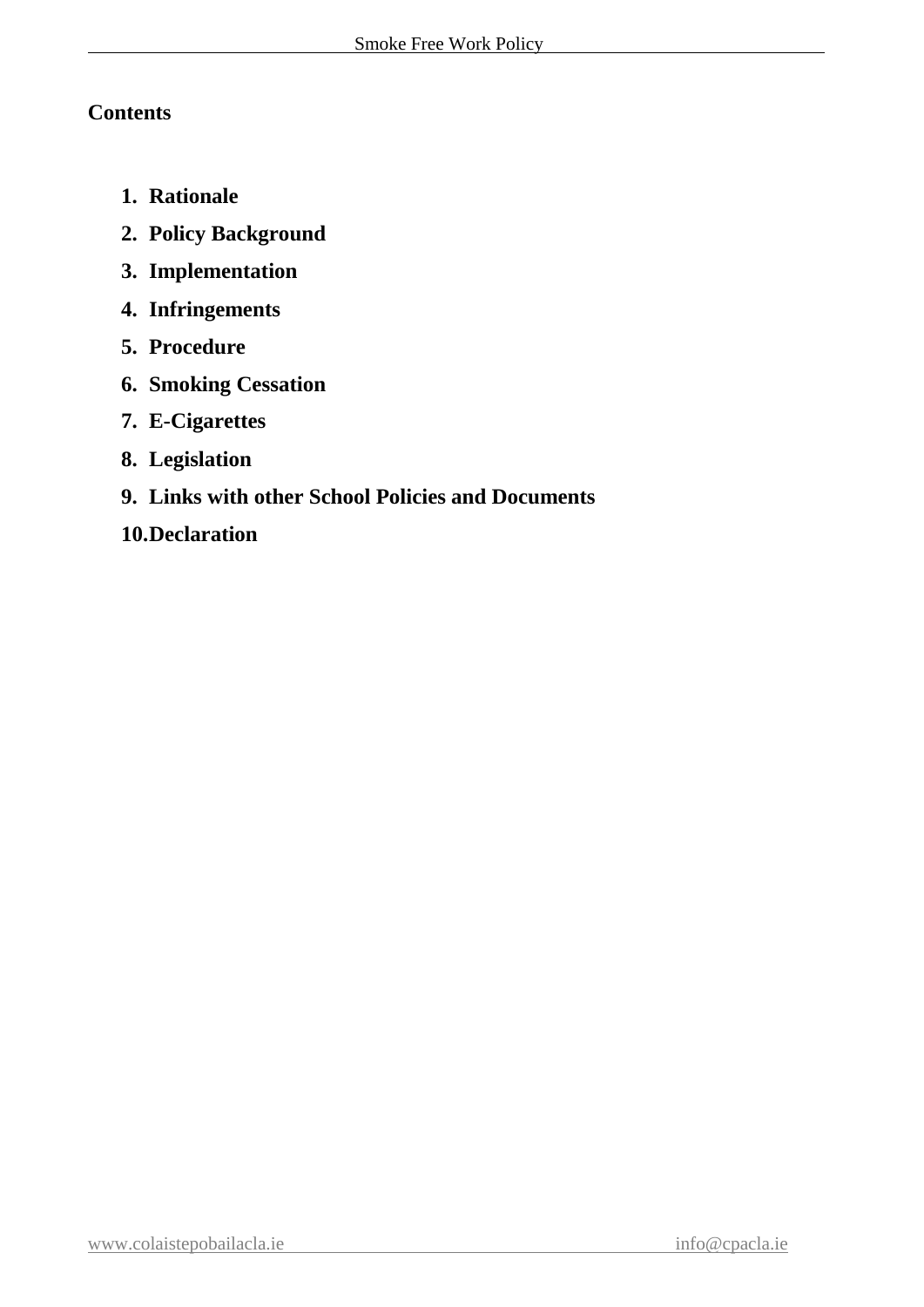# **1. Rationale**

Exposure to second-hand smoke/Environmental Tobacco Smoke (ETS) also known as passive smoking is a cause of disease, including lung cancer and heart disease, in third parties. Neither the simple separation of smokers and non-smokers within the same airspace nor the provision of ventilation can eliminate exposure to ETS and the consequent health effects of such exposure. This policy has been developed to protect all employees, service users, customers and visitors from exposure to ETS, to ensure compliance with legal obligations and to ensure a safe environment.

# **2. Policy Background**

It is the policy of Coláiste Pobail Acla that all parts of its workplace are smoke-free and that all employees have a right to work in a smoke-free environment. Smoking is prohibited within the entire boundary with no exceptions. This policy applies to all employees, consultants, contractors, customers and visitors. In the school context this also applies to students and Parents/Guardians. In addition, it is also the policy of Coláiste Pobail Acla that students are not permitted to smoke within the grounds of the school, while wearing the school uniform or on any school trip.

### **3. Implementation**

Overall responsibility for policy implementation rests with the Board of Management. All staff and students have an obligation to adhere to and facilitate the implementation of this policy. The Principal, as the person in charge of the school, shall inform all employees and relevant people of the policy and their role in the implementation and monitoring of the policy.

#### **4. Infringements**

Infringements by staff or students will be dealt with, in the first instance, under local disciplinary procedures. Students, consultants, contractors, customers and visitors who contravene the law prohibiting smoking in the workplace are also liable to prosecution. Anyone who contravenes legislation prohibiting smoking in the workplace are also liable to criminal prosecution with an associated fine (up to  $\epsilon$ 3000).

# **5. Procedure**

Procedure if a person smokes in contravention of Section 47 of the Public Health (Tobacco) Acts that prohibits smoking in the workplace:

• Draw the person's attention to the "No Smoking" signs and advise that they are committing an offence by smoking on the premises.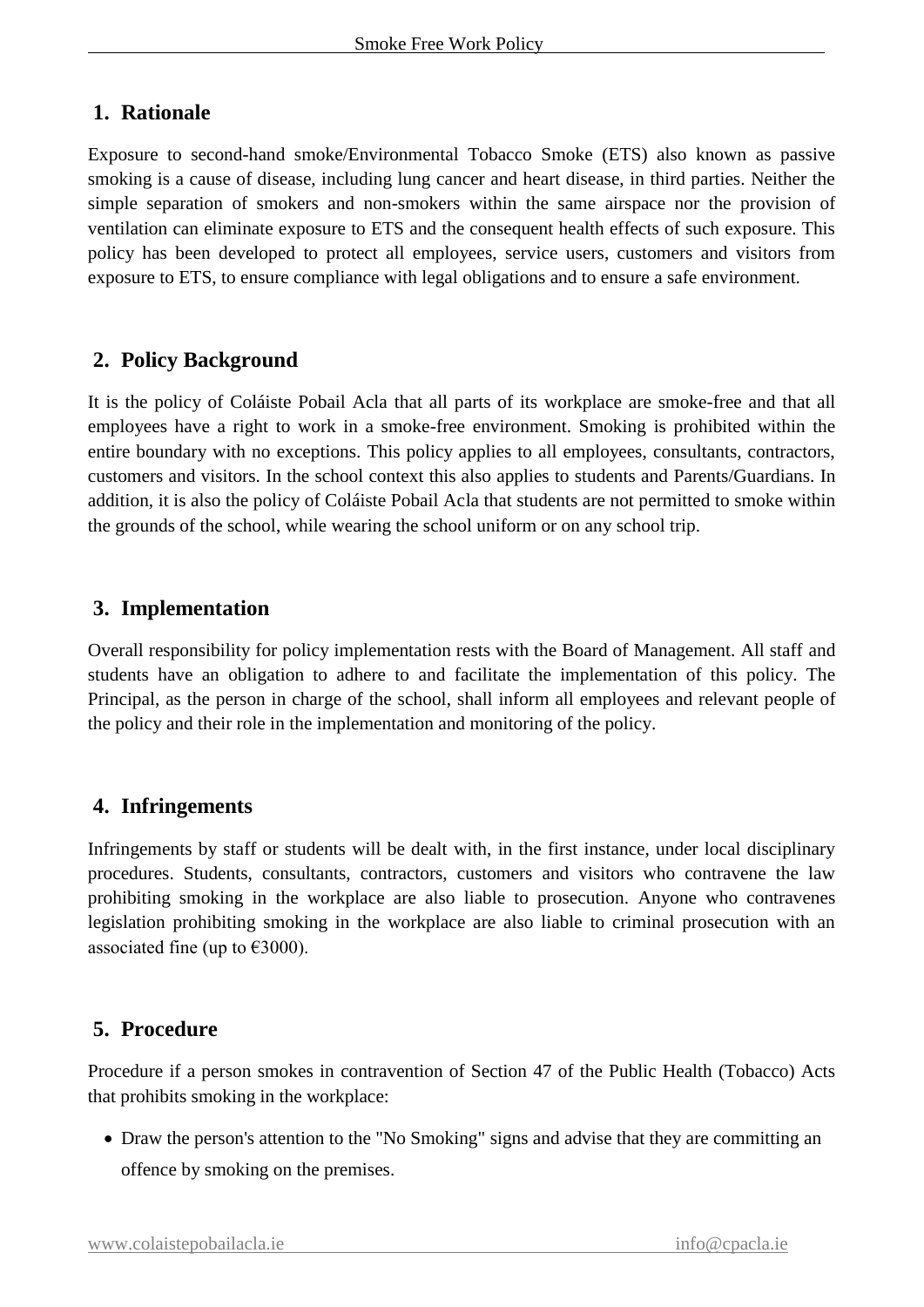- Advise the person that it is also an offence for the Board of Management to permit anyone to smoke in contravention of the law.
- Advise the person that the school has a smoke-free policy to ensure a safe working environment for employees and students.
- If a person continues to smoke advise them that they are in breach of school rules and that disciplinary sanctions will have to be implemented.
- Violation of the smoke free policy will invoke disciplinary procedures. Action will be in line with the procedures used for violation of any other health and safety procedure in the school.
- When a student is in breach of the rules relating to smoking, discipline procedures according to the Code of Behaviour will be applied.

Violation of this policy by non-school personnel (e.g. visitors, contractors, suppliers) should be dealt with in accordance with the DES Circular 18/99 "Guidelines on Violence in Schools".

### **6. Smoking Cessation**

Information on how to obtain help quitting smoking is available from the National Smokers Quit Line or the Health Promotion Department of local Health Boards.

# **7. E-Cigarettes**

Coláiste Pobail Acla also prohibits 'vaping' or smoking of e-cigarettes. For the purpose of this policy and the Code of Behaviour, 'e-cigarettes' shall be treated in the same manner as tobacco cigarettes and the whole policy shall apply.

#### **8. Legislation**

- [Public Health \(Tobacco\) Acts 2002-2015](http://www.irishstatutebook.ie/eli/2002/act/6/enacted/en/html)
- Circular letter M18/99 Guidelines on Violence in schools

#### **9. Links with other School Policies and Documents**

- Code of Behaviour
- Health and Safety Policy